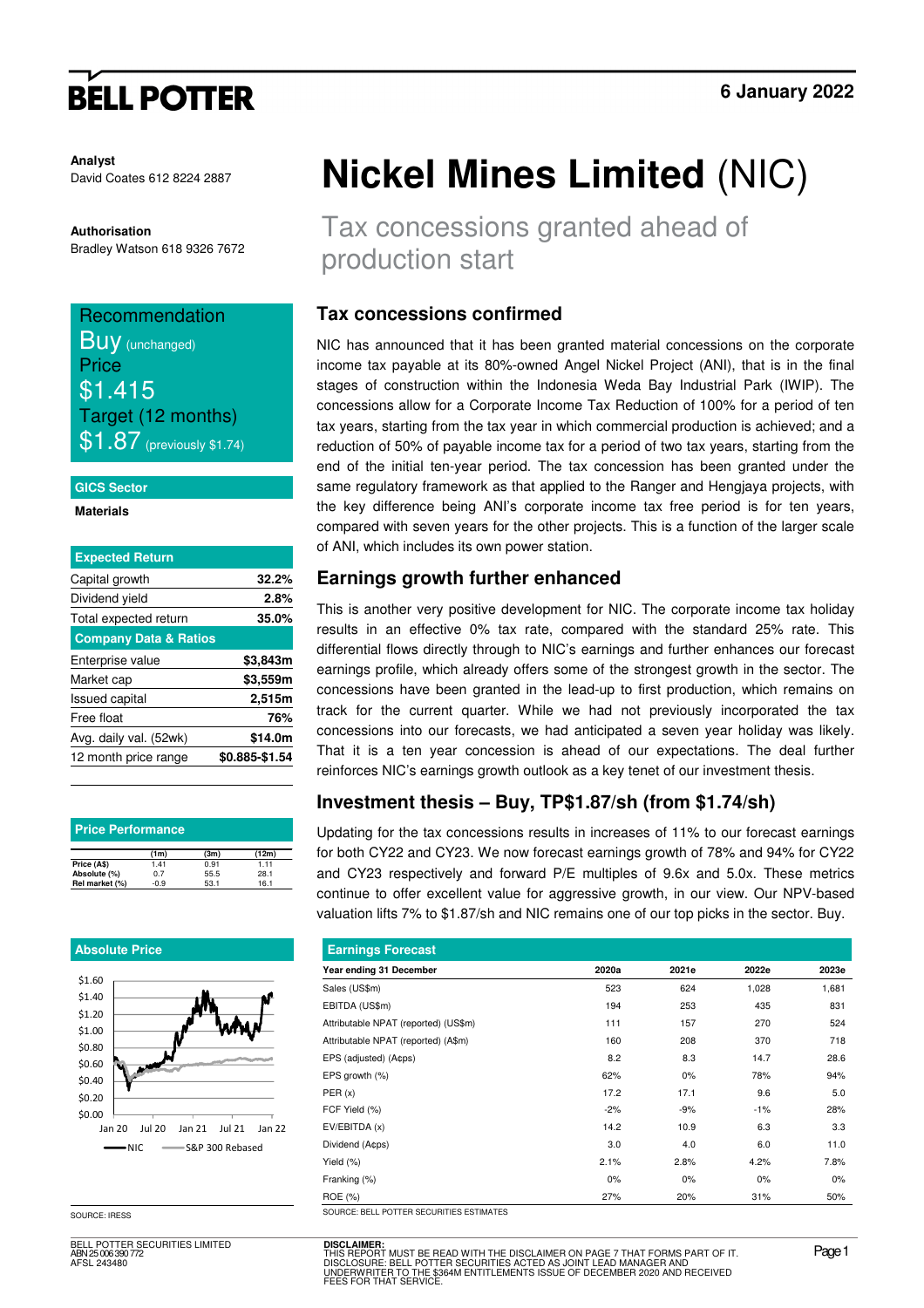## **Changes to our forecasts**

In reflecting this update we have made the following changes to our modelled assumptions:

- Lowered our modelled corporate income tax rate applied to the Angel Nickel Project from 25% to 0% from CY22 to CY32; and
- Lowered our modelled corporate income tax rate applied to the Angel Nickel Project from 25% to 12.5% from CY32 to CY34.

|  | The net impact of these changes are summarised in the forecast changes table below: |  |
|--|-------------------------------------------------------------------------------------|--|
|  |                                                                                     |  |

| Table 1 - Changes to our CY forecasts                                              |                 |               |               |               |               |               |                          |        |               |
|------------------------------------------------------------------------------------|-----------------|---------------|---------------|---------------|---------------|---------------|--------------------------|--------|---------------|
|                                                                                    | <b>Previous</b> |               |               | <b>New</b>    |               |               | Change                   |        |               |
| Year end 31 December                                                               | Dec-21          | <b>Dec-22</b> | <b>Dec-23</b> | <b>Dec-21</b> | <b>Dec-22</b> | <b>Dec-23</b> | <b>Dec-21</b>            | Dec-22 | <b>Dec-23</b> |
| Prices & currency                                                                  |                 |               |               |               |               |               |                          |        |               |
| Nickel price (US\$/t)                                                              | 18,323          | 18,519        | 18,629        | 18,323        | 18,519        | 18,629        | 0%                       | 0%     | 0%            |
| <b>US\$/A\$</b>                                                                    | 0.75            | 0.73          | 0.73          | 0.75          | 0.73          | 0.73          | 0%                       | 0%     | $0\%$         |
| <b>Production &amp; costs</b>                                                      |                 |               |               |               |               |               |                          |        |               |
| Ore mined (t)                                                                      | 2,035,486       | 2,000,000     | 2,000,000     | 2,035,486     | 2,000,000     | 2,000,000     | 0%                       | 0%     | $0\%$         |
| Nickel in ore (t)                                                                  | 36,062          | 36,000        | 36,000        | 36,062        | 36,000        | 36,000        | 0%                       | 0%     | $0\%$         |
| RKEF NPI production (t)                                                            | 295,081         | 487,004       | 789,615       | 295,081       | 487,004       | 789,615       | 0%                       | 0%     | $0\%$         |
| Contained nickel (t)                                                               | 40,516          | 62,971        | 100,846       | 40,516        | 62,971        | 100,846       | 0%                       | 0%     | 0%            |
| Contained nickel (t, attributable)                                                 | 32,413          | 50,376        | 78,457        | 32,413        | 50,376        | 78,457        | 0%                       | 0%     | $0\%$         |
| Cash costs (US\$/t Ni)                                                             | 9,521           | 9,825         | 8,674         | 9,521         | 9,825         | 8,674         | 0%                       | 0%     | $0\%$         |
| Earnings & valuation                                                               |                 |               |               |               |               |               |                          |        |               |
| Revenue (consolidated, US\$m)                                                      | 624             | 1,028         | 1,681         | 624           | 1,028         | 1,681         | 0%                       | 0%     | 0%            |
| EBITDA (consolidated, US\$m)                                                       | 253             | 435           | 831           | 253           | 435           | 831           | 0%                       | 0%     | 0%            |
| EBITDA (attributable, US\$m)                                                       | 202             | 347           | 647           | 202           | 347           | 647           | 0%                       | 0%     | 0%            |
| NPAT (reported, attributable, US\$m)                                               | 157             | 243           | 473           | 157           | 270           | 524           | 0%                       | 11%    | 11%           |
| EPS (reported) (Acps)                                                              | 8.3             | 13.2          | 25.8          | 8.3           | 14.7          | 28.6          | 0%                       | 11%    | 11%           |
| PER(x)                                                                             | 17.1            | 10.7          | 5.5           | 17.1          | 9.6           | 5.0           | $\overline{\phantom{a}}$ | (1.1)  | (0.5)         |
| EPS growth (%)                                                                     | 0%              | 60%           | 95%           | 0%            | 78%           | 94%           | 0%                       | 18%    | 0%            |
| DPS (Acps)                                                                         | 4.0             | 6.0           | 10.0          | 4.0           | 6.0           | 11.0          | 0%                       | 0%     | 10%           |
| Yield                                                                              | 2.8%            | 4.2%          | 7.1%          | 2.8%          | 4.2%          | 7.8%          | 0%                       | 0%     | $1\%$         |
| NPV (A\$/sh)                                                                       | 1.46            | 1.74          | 2.24          | 1.58          | 1.87          | 2.39          | 8%                       | 7%     | 7%            |
| Price Target (A\$/sh)<br>SOURCE: COMPANY DATA AND BELL POTTER SECURITIES ESTIMATES |                 | 1.74          |               |               | 1.87          |               |                          | 7%     |               |

The primary changes to our forecasts and valuation is driven by the ten-year tax holiday, which results directly in increased earnings and free cash flow. It results in increases of 11% to our forecast earnings for both CY22 and CY23. We now forecast earnings growth of 78% and 94% for CY22 and CY23 respectively and forward P/E multiples of 9.6x and 5.0x respectively. Our NPV-based valuation lifts 7% to \$1.87/sh.

## **Upcoming catalysts**

Upcoming catalysts for NIC include:

- Updates on Nickel Pig Iron (NPI) pricing and the effective Ni payability, which we believe the market will continue to consider as a measure of NIC's nickel price exposure;
- Further updates on the development of the Angel Nickel project, comprising 4 nextgeneration rotary-kiln-electric-furnace (RKEF) lines being constructed within the Indonesia Weda Bay Industrial Park (IWIP), in which NIC holds an 80% interest. Commissioning is on track for the March quarter of CY22, which is 6-9 months ahead of the original, contracted schedule;

# **BELL POTTER**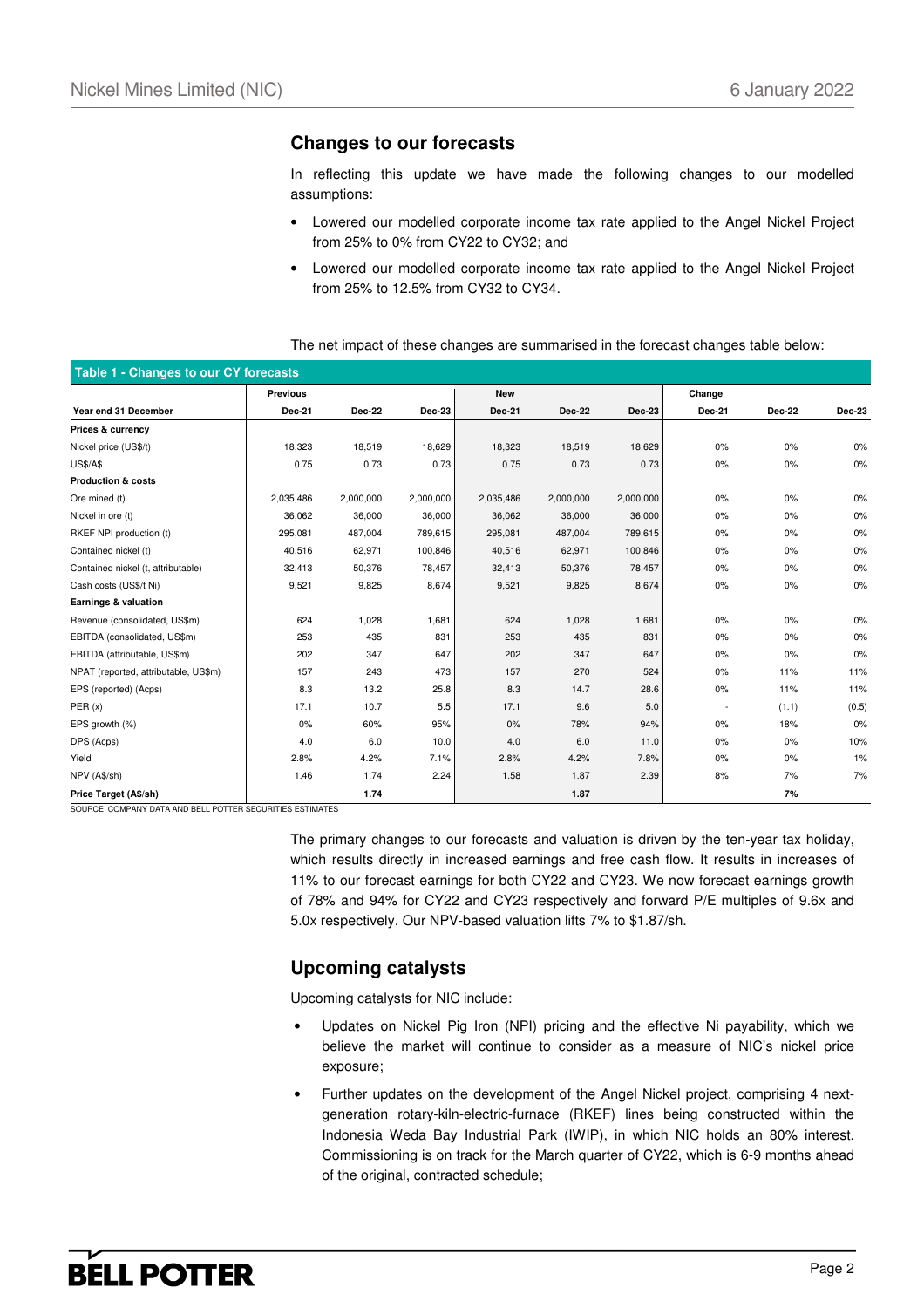- Further updates on the construction of the Oracle Nickel project, comprising 4 nextgeneration RKEF lines being developed within the Indonesia Morowali Industrial Park (IMIP). A binding agreement has been executed, formalising NIC's staged acquisition of a 70% interest and stating that commissioning is to commence in 1QCY23;
- Progress updates for the Hengjaya Mine, where a major production expansion is complete and the sustainability of production of +150kt ore per month and costs of ~US\$20/t are targeted;
- Exploration and development updates on the Siduarsi Nickel-Cobalt project in Papua province, Indonesia, in which NIC has recently acquired a 100% interest;
- The release of NIC's December 2021 quarterly production and cost report, expected in late January 2022; and
- Updates on the ownership levels of the 80%-owned Hengjaya Mine, which is subject to Indonesia's compulsory divestment laws.

# **Figure 1 - NIC relative share price performance vs ASX Metals and Mining Index (XMM)**   $\begin{array}{c} 50.00 \\ \text{Jan-21} \end{array}$ \$0.20  $$0.40$ \$0.60 \$0.80 \$1.00  $$1.20$ \$1.40 \$1.60 Jan-21 Mar-21 May-21 Jul-21 Sep-21 Nov-21 Jan-22  $NIC.ASX$   $\longrightarrow$  XMM.ASX

## **NIC vs the ASX Metals and Mining Index**

SOURCE: IRESS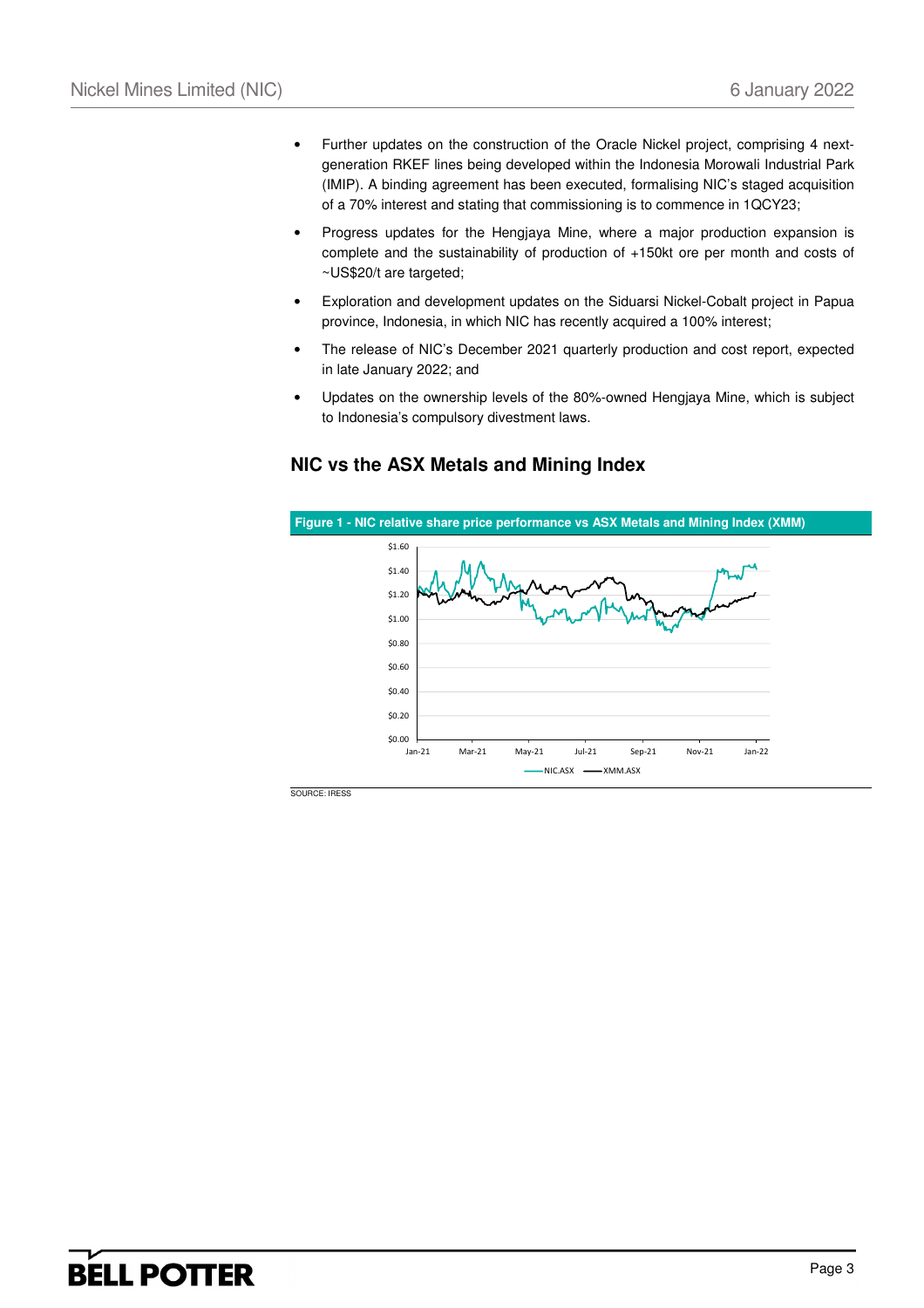# **Nickel Mines Limited (NIC)**

# **Company description: fully integrated NPI producer**

Nickel Mines Limited ('Nickel Mines' or 'NIC') was formed in 2007 and listed on the ASX in 2018. Its operations are focused in Central Sulawesi, Indonesia, where it holds an 80% interest four Rotary Kiln Electric Furnace (RKEF) NPI production lines (the two Hengjaya lines and the two Ranger lines) with Shanghai Decent Investments (SDI) a subsidiary of Tsingshan Group, the world's largest stainless steel producer. The RKEF lines are located in an existing, fully integrated stainless steel production facility, the Indonesian Morowali Industrial Park (IMIP).

First production from the Hengjaya Lines was achieved on 31 January 2019 and the Ranger Lines commenced production during the December quarter 2019. Both projects have since achieved steady state production of ~20ktpa contained Ni in NPI, exceeding nameplate production of ~16ktpa each at lower than planned operating costs.

NIC has also executed binding agreements to acquire an 80% interest in the Angel Nickel Project comprising four new generation RKEF NPI production lines currently under construction within the Indonesia Weda Bay Industrial Park ('IWIP') on Halmahera Island in Indonesia and a 70% interest in the Oracle Nickel Project, comprising four new generation RKEF NPI production lines currently under construction within the IMIP.

NIC also holds an 80% interest in Hengjaya Mine ('HM'), a high-grade, long-life nickel laterite deposit, in close proximity to the IMIP. The HM produces Direct Shipping Ore (DSO), the bulk of which is sold into the IMIP facility.

# **Investment thesis – Buy, TP\$1.87/sh (from \$1.74/sh)**

Updating for the tax concessions results in increases of 11% to our forecast earnings for both CY22 and CY23. We now forecast earnings growth of 78% and 94% for CY22 and CY23 respectively and forward P/E multiples of 9.6x and 5.0x. These metrics continue to offer excellent value for aggressive growth, in our view. Our NPV-based valuation lifts 7% to \$1.87/sh and NIC remains one of our top picks in the sector. Buy.

# **Valuation: \$1.87/sh**

Our 12-month forward NIC valuation incorporates DCF models of its attributable interests in the Hengjaya laterite nickel ore mine (HM), an 80% interest in the two Hengjaya Nickel RKEF lines and an 80% interest in the two Ranger Nickel RKEF lines.

We have constructed a discounted cash flow (DCF) model for NIC's attributable interest in these RKEF lines that are in production at Tsingshan's IMIP facility and a DCF calculation for NIC's current 80% interest (declining to 49% in 2028) in the Hengjaya laterite nickel ore mine.

We also include a risk-adjusted, NPV-based valuation for NIC's 80% interest in the Angel Nickel Industry (ANI) project, its 70% interest in the Oracle Nickel Project (ONI) and a notional value for other exploration and development projects, an estimate of corporate overhead costs and NIC's last reported net cash position. Our valuation is calculated on a fully diluted basis. Following the latest update, our valuation stands at \$1.74/sh.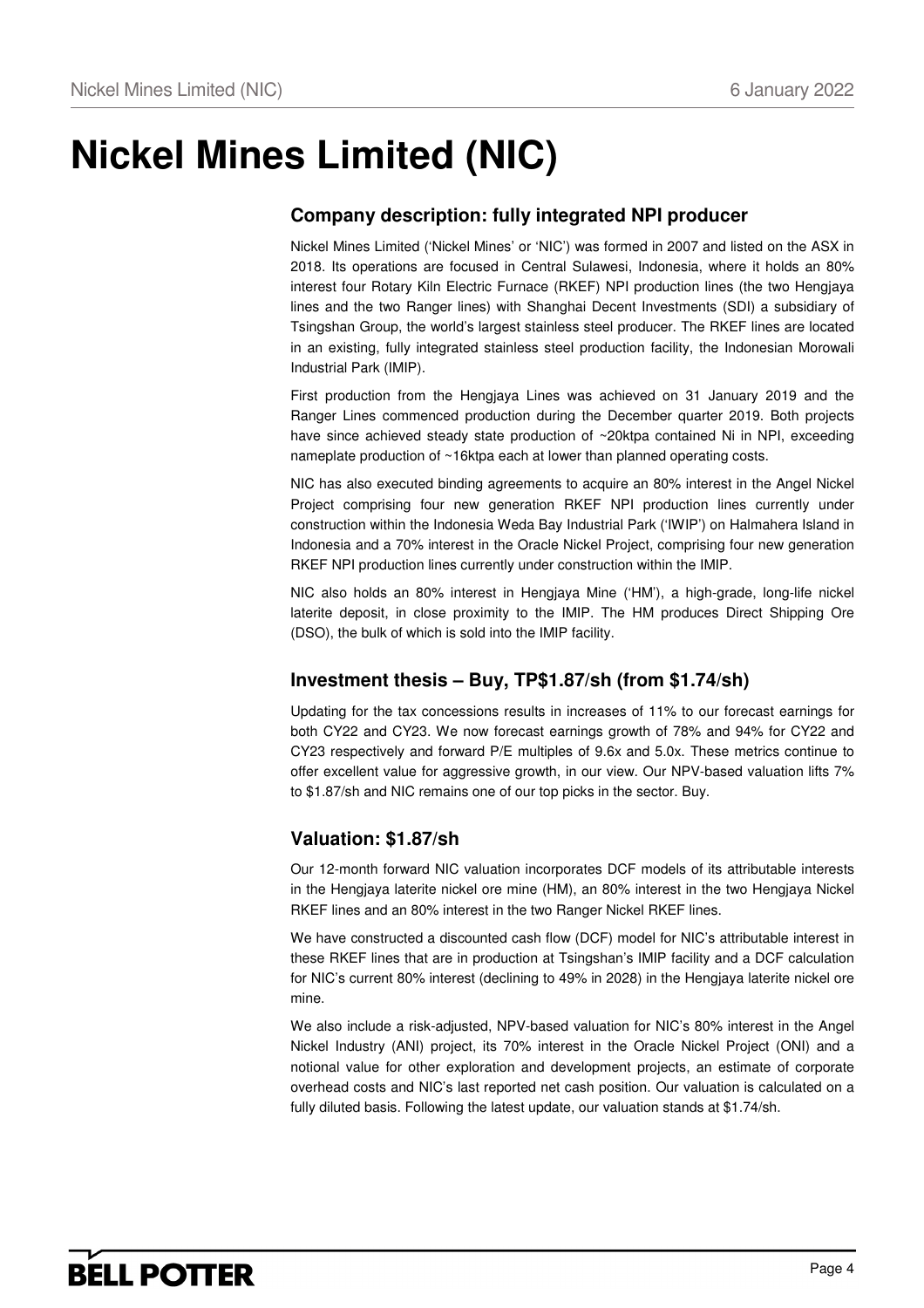## **Risks**

Key risks to our investment case include (but are not limited to):

- **Funding and capital management risks:** Funding and capital management risks can include access to debt and equity finance, maintaining covenants on debt finance, managing dividend payments and managing debt repayments. Exploration and development companies with no sales revenues are reliant on access to equity markets and debt financing to fund the advancement and development of their projects.
- **Operating and development risks:** Mining companies' assets are subject to risks associated with their operation and development. Risks for each company can be heightened depending on method of operation (e.g. underground versus open pit mining) or whether it is a single mine company. Development of mining assets may be subject to receiving permits, approvals timelines or weather events, causing delays to commissioning and commercial production.
- **COVID-19 risks:** Mining companies' rely on freedom of movement of workforces, functioning transport routes, reliable logistics services including road, rail, aviation and ports in order to maintain operations and get their products to market. They also rely on liquid, functioning markets to sell their products. Measures being put in place to combat the COVID-19 pandemic are posing risks to these conditions.
- **Operating and capital cost fluctuations:** The cost and availability of exploration, development and mining inputs can fluctuate widely and cause significant differences between planned and actual operating and capital costs. Key operating costs are linked to energy and labour costs as well as access to, and availability of, technical skills, operating equipment and consumables.
- **Commodity price and exchange rate fluctuations:** The future earnings and valuations of exploration, development and producing Resources companies are subject to fluctuations in underlying commodity prices and foreign currency exchange rates.
- **Resource growth and mine life extensions:** The viability of future operations and the earnings forecasts and valuations reliant upon them may depend upon resource and reserve growth to extend mine lives, which is in turn dependent upon exploration success, of which there are no guarantees.
- **Regulatory changes risks:** Changes to the regulation of infrastructure and taxation (among other things) can impact the earnings and valuation of mining companies. NIC's assets are located in Sulawesi, Indonesia, which has in the past implemented regulatory changes related to mining project ownership, fiscal terms and mineral export requirements.
- **Sovereign risks:** Mining companies' assets are subject to the sovereign risks of the jurisdiction within which they are operating. NIC's assets are in Indonesia, a G20 country with one of the largest economies in SE Asia. Its sovereign debt is rated investment grade by the major ratings agencies.
- **Corporate/M&A risks:** Risks associated with M&A activity including differences between the entity's and the market's perception of value associated with completed transactions. NIC is the junior partner co-investing in production assets with a large, privately owned Chinese company. The strength and cohesiveness of this relationship over the long term has the potential to both add and reduce value to the partnership. One of the key mitigating factors in this respect has been the investment of a combined US\$50m by SDI and Wanlu Investments (US\$26m and US\$24m respectively) into NIC equity.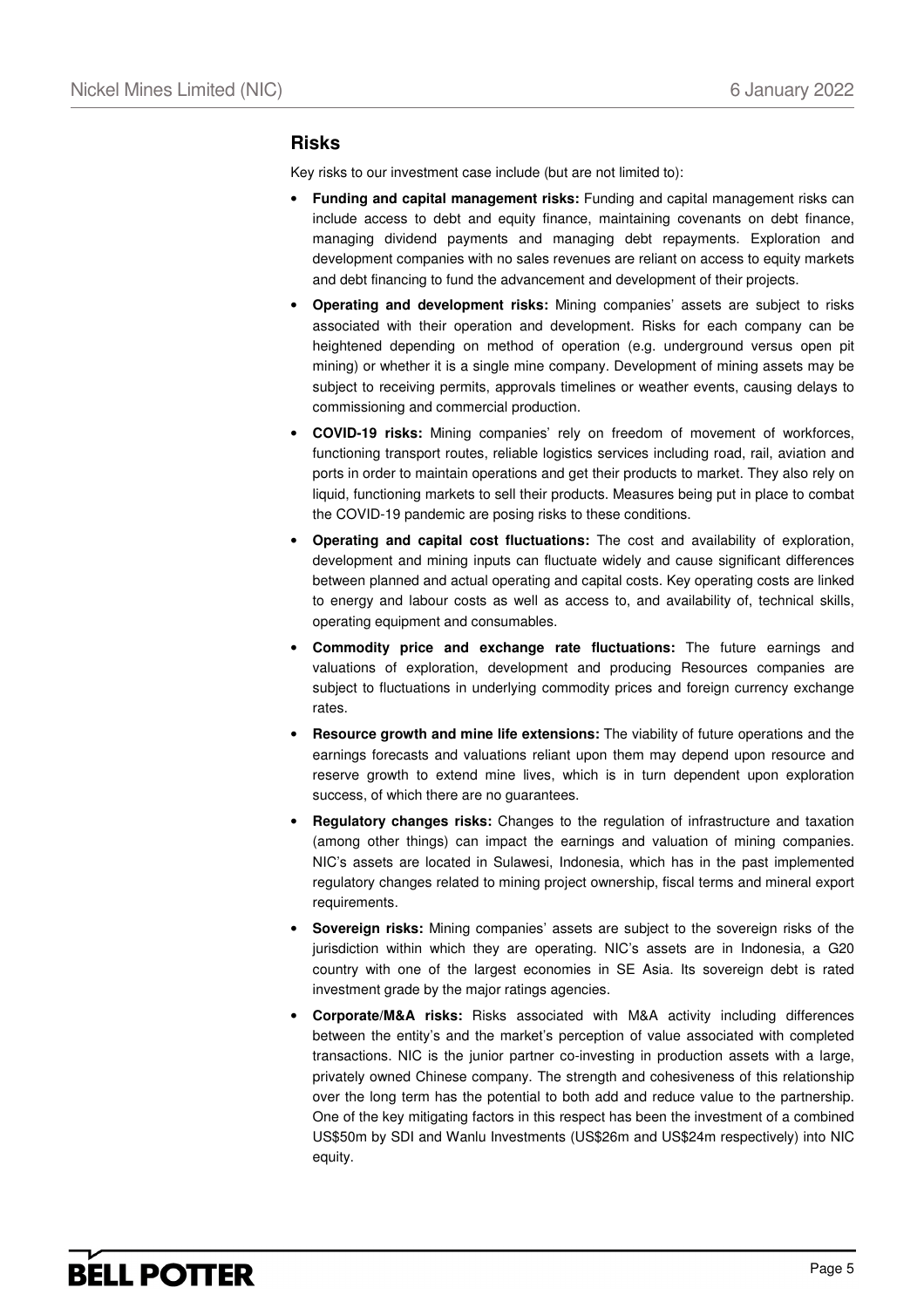# **Nickel Mines Limited** as at 6 January 2022

# Recommendation Buy Price \$1.415

Nickel Mines Limited (Nickel Mines Limited (Nickel Mines Limited States 1981)

|  | Table 2 - Financial summarv. |
|--|------------------------------|
|  |                              |

|                                                                |                |                                        |                 |         |         |          | <b>FINANCIAL RATIOS</b>                                                                    |                |              |                 |                             |                |                            |
|----------------------------------------------------------------|----------------|----------------------------------------|-----------------|---------|---------|----------|--------------------------------------------------------------------------------------------|----------------|--------------|-----------------|-----------------------------|----------------|----------------------------|
| <b>PROFIT AND LOSS</b><br>Year ending 31 Dec. (from 2020)      | Unit           | 2019a*                                 | 2020a           | 2021e   | 2022e   | 2023e    | Year ending 31 Dec. (from 2020)                                                            | Unit           | 2019a*       | 2020a           | 2021e                       | 2022e          | 2023e                      |
| Revenue                                                        | US\$m          | 236.1                                  | 523.5           | 624.4   | 1,028.1 | 1,681.4  | <b>VALUATION</b>                                                                           |                |              |                 |                             |                |                            |
| Expense                                                        | US\$m          | (138.9)                                | (329.0)         | (371.3) | (593.3) | (850.0)  | Attributable NPAT                                                                          | US\$m          | 56.5         | 110.6           | 156.6                       | 269.8          | 524.4                      |
| <b>EBITDA</b>                                                  | <b>US\$m</b>   | 97.2                                   | 194.5           | 253.1   | 434.8   | 831.4    | <b>Attributable NPAT</b>                                                                   | A\$m           | 82.5         | 160.1           | 207.6                       | 369.6          | 718.4                      |
| Depreciation                                                   | US\$m          | (16.4)                                 | (36.8)          | (36.9)  | (65.0)  | (98.6)   | <b>Reported EPS</b>                                                                        | Ac/sh          | 5.1          | 8.2             | 8.3                         | 14.7           | 28.6                       |
| EBIT                                                           | US\$m          | 80.8                                   | 157.7           | 216.2   | 369.7   | 732.9    | <b>Adjusted EPS</b>                                                                        | Ac/sh          | 4.4          | 8.2             | 8.3                         | 14.7           | 28.6                       |
| Net interest expense                                           | US\$m          | (2.1)                                  | (4.7)           | (10.8)  | (20.4)  | (16.1)   | EPS growth                                                                                 | $\%$           | 46%          | 62%             | 0%                          | 78%            | 94%                        |
| Unrealised gains (Impairments)                                 | US\$m          | 7.4                                    |                 |         |         |          | PER                                                                                        | x              | 14.0x        | 17.2x           | 17.1x                       | 9.6x           | 5.0x                       |
| Other                                                          | US\$m          | 5.4                                    | 1.6             |         |         |          | <b>DPS</b>                                                                                 | Ac/sh          |              | 3.0             | 4.0                         | 6.0            | 11.0                       |
| PBT                                                            | US\$m          | 91.5                                   | 154.6           | 205.4   | 349.3   | 716.8    | Franking                                                                                   | $\%$           | 0%           | $0\%$           | 0%                          | 0%             | 0%                         |
| Tax expense                                                    | US\$m          | (0.2)                                  | (0.9)           | (5.7)   | (5.7)   | (42.2)   | Yield                                                                                      | $\%$           | 0.0%         | 2.1%            | 2.8%                        | 4.2%           | 7.8%                       |
| Consolidated profit (loss) for the year                        | US\$m          | 91.3                                   | 153.7           | 199.7   | 343.6   | 674.6    | FCF/share                                                                                  | Ac/sh          | 2.6          | (2.6)           | (12.5)                      | (1.2)          | 40.0                       |
| Non-Controlling Interest                                       | US\$m          | 34.8                                   | 43.1            | 43.1    | 73.8    | 150.2    | FCF yield                                                                                  | $\%$           | 2%           | $-2%$           | $-9%$                       | $-1%$          | 28%                        |
| Attributable NPAT (reported)                                   | US\$m          | 56.5                                   | 110.6           | 156.6   | 269.8   | 524.4    | P/FCFPS <sup>1</sup>                                                                       | x              | 54.7x        | $-55.3x$        | $-11.3x$                    | $-121.7x$      | 3.5x                       |
| NPAT (underlying)                                              | US\$m          | 49.1                                   | 110.6           | 156.6   | 269.8   | 524.4    | EV/EBITDA <sup>1</sup>                                                                     | x              | 28.4x        | 14.2x           | 10.9x                       | 6.3x           | 3.3x                       |
|                                                                |                |                                        |                 |         |         |          | EBITDA margin                                                                              | %              | 41%          | 37%             | 41%                         | 42%            | 49%                        |
| <b>CASH FLOW</b>                                               |                |                                        |                 |         |         |          | EBIT margin                                                                                | $\%$           | 34%          | 30%             | 35%                         | 36%            | 44%                        |
| Year ending 31 Dec. (from 2020)                                | Unit           | 2019a*                                 | 2020a           | 2021e   | 2022e   | 2023e    | Return on assets                                                                           | $\%$           | 26%          | 17%             | 14%                         | 19%            | 32%                        |
| <b>OPERATING CASHFLOW</b>                                      |                |                                        |                 |         |         |          | Return on equity                                                                           | $\%$           | 49%          | 27%             | 20%                         | 31%            | 50%                        |
| Receipts                                                       | US\$m          | 212.7                                  | 517.6           | 679.7   | 987.7   | 1,616.1  | <b>LIQUIDITY &amp; LEVERAGE</b>                                                            |                |              |                 |                             |                |                            |
| Payments                                                       | US\$m          | (169.9)                                | (358.9)         | (318.8) | (537.8) | (785.8)  | Net debt (cash)                                                                            | \$m            | 15           | (306)           | 59                          | 234            | (235)                      |
| Tax                                                            | US\$m          | (4.7)                                  | (9.1)           | 0.9     | (5.7)   | (5.7)    | ND / E                                                                                     | $\%$           | 4%           | $-33%$          | 6%                          | 20%            | $-16%$                     |
| Net interest<br>Other                                          | US\$m<br>US\$m | 0.1                                    | 0.3             | (10.8)  | (20.4)  | (16.1)   | $ND / (ND + E)$<br>EBITDA / Interest                                                       | %<br>x         | 3%<br>46.1x  | $-48%$<br>40.9x | 5%<br>23.4x                 | 17%<br>21.3x   | $-19%$<br>51.7x            |
| Operating cash flow                                            | US\$m          | 38.2                                   | 150.0           | 351.0   | 423.8   | 808.5    |                                                                                            |                |              |                 |                             |                |                            |
| <b>INVESTING CASHFLOW</b>                                      |                |                                        |                 |         |         |          | <b>ATTRIBUTABLE DATA - NICKEL MINES LTD</b>                                                |                |              |                 |                             |                |                            |
| Property, plant and equipment                                  | US\$m          | (29.6)                                 | (7.4)           | (587.9) | (444.7) | (74.5)   | Year ending 31 Dec. (from 2020)                                                            | Unit           | 2019a*       | 2020a           | 2021e                       | 2022e          | 2023e                      |
| Mine development                                               | US\$m          |                                        | (147.0)         |         |         |          | Revenues                                                                                   | US\$m          | 95.7         | 391.3           | 559.6                       | 885.6          | 1,372.0                    |
| Exploration & evaluation<br>Other                              | US\$m<br>US\$m | 5.8                                    | (30.0)          | (0.2)   | (0.4)   | (0.4)    | EBITDA<br><b>NPAT</b>                                                                      | US\$m<br>US\$m | 35.6<br>56.5 | 139.7<br>110.6  | 201.5<br>156.6              | 346.8<br>269.8 | 646.7<br>524.4             |
| Investing cash flow                                            | US\$m          | (23.8)                                 | (184.4)         | (588.0) | (445.1) | (74.9)   | Net distributable cash flow                                                                | US\$m          | 1.0          | 269.3           | (65.3)                      | (157.6)        | 287.3                      |
| Free Cash Flow                                                 | US\$m          | 14.4                                   | (34.5)          | (237.0) | (21.3)  | 733.6    | EV/EBITDA                                                                                  | x              | 73.8         | 19.0            | 14.4                        | 8.1            | 4.3                        |
|                                                                |                |                                        |                 |         |         |          | PER                                                                                        | x              | 28.0         | 17.2            | 17.1                        | 9.6            | 5.0                        |
| <b>FINANCING CASHFLOW</b><br>Share issues/(buy-backs)          | US\$m          |                                        | 430.0           |         |         |          | P/FCF                                                                                      | x              | nm           | nm              | nm                          | nm             | 9.0                        |
| Debt proceeds                                                  | US\$m          |                                        |                 | 325.0   |         |          | ORE RESERVE AND MINERAL RESOURCE                                                           |                |              |                 |                             |                |                            |
| Debt repayments                                                | US\$m          | (29.9)                                 | (25.3)          | (45.0)  |         | (150.0)  | Hengjaya Nickel Mine (HM)                                                                  |                |              |                 | Mdmt                        | % Ni           | t Ni                       |
| Distributions to non-controlling interests                     | US\$m          | 17.0                                   | (43.3)          | (39.7)  | (43.6)  | (62.4)   | <b>Mineral Resources</b>                                                                   |                |              |                 |                             |                |                            |
| Dividends                                                      | US\$m          |                                        | (15.4)          | (75.9)  | (110.2) | (202.0)  | Measured                                                                                   |                |              |                 | 20.000                      | 1.30%          | 260,000                    |
| Other<br>Financing cash flow                                   | US\$m<br>US\$m | (0.4)                                  | (12.4)<br>333.6 | 164.5   | (153.7) | (414.4)  | Indicated                                                                                  |                |              |                 | 109.000                     | 1.30%          | 1,417,000                  |
| Change in cash                                                 | US\$m          | (13.3)<br>1.1                          | 299.2           | (72.6)  | (175.1) | 319.3    | Inferred<br>Total                                                                          |                |              |                 | 56.000<br>185.000           | 1.30%          | 728,000<br>1.30% 2.405.000 |
|                                                                |                |                                        |                 |         |         |          |                                                                                            |                |              |                 |                             |                |                            |
| <b>BALANCE SHEET</b>                                           |                |                                        |                 |         |         |          | <b>ASSUMPTIONS - Prices</b>                                                                |                |              |                 |                             |                |                            |
| Year ending 31 Dec. (from 2020)                                | Unit           | 2019a*                                 | 2020a           | 2021e   | 2022e   | 2023e    | Year ending 31 Dec. (from 2020) avg                                                        | Unit           | 2019a*       | 2020a           | 2021e                       | 2022e          | 2023e                      |
| <b>ASSETS</b>                                                  |                |                                        |                 |         |         |          |                                                                                            |                |              |                 |                             |                |                            |
| Cash & short term investments                                  | US\$m          | 49.8                                   | 351.4           | 278.9   | 103.8   | 423.1    | Nickel                                                                                     | US\$/lb        | \$7.02       | \$6.25          | \$8.31                      | \$8.40         | \$8.45                     |
| Accounts receivable                                            | US\$m          | 97.2                                   | 117.8           | 62.4    | 102.8   | 168.1    | Nickel                                                                                     | <b>US\$/t</b>  | \$15,483     | \$13,775        | \$18,323                    | \$18,519       | \$18,629                   |
| Property, plant & equipment                                    | US\$m          | 628.5                                  | 600.8           | 1,160.0 | 1,539.6 | 1,515.6  | Currency                                                                                   |                |              |                 |                             |                |                            |
| Mine development expenditure                                   | US\$m          |                                        |                 |         |         |          | AUD:USD                                                                                    |                | 0.68         | 0.69            | 0.75                        | 0.73           | 0.73                       |
| Exploration & evaluation                                       | US\$m          |                                        |                 | 0.2     | 0.6     | 1.0      |                                                                                            |                |              |                 |                             |                |                            |
| Other                                                          | US\$m          | 122.0                                  | 164.7           | 164.7   | 164.7   | 164.7    | <b>ASSUMPTIONS - Production &amp; costs</b>                                                |                |              |                 |                             |                |                            |
| <b>Total assets</b>                                            | US\$m          | 897.5                                  | 1,234.7         | 1,666.2 | 1,911.5 | 2,272.5  | Year ending 31 Dec. (from 2020)                                                            | Unit           | 2019a*       | 2020a           | 2021e                       | 2022e          | 2023e                      |
| <b>LIABILITIES</b>                                             |                |                                        |                 |         |         |          | Hengjaya Mine                                                                              |                |              |                 |                             |                |                            |
| Accounts payable                                               | US\$m          | 52.5                                   | 40.3            | 92.8    | 148.3   | 212.5    | Ore mined                                                                                  | wmt            | 428,382      |                 | 795,650 2,035,486 2,000,000 |                | 2,000,000                  |
| Income tax payable                                             | US\$m          | 0.7                                    | 3.8             | 5.7     | 5.7     | 42.2     | Ore grade                                                                                  | % Ni           | 1.9%         | 1.8%            | 1.8%                        | 1.8%           | 1.8%                       |
| Borrowings                                                     | US\$m          | 65.0                                   | 45.0            | 337.9   | 337.9   | 187.9    | Nickel in ore                                                                              | t Ni           | 8,178        | 14,479          | 36,062                      | 36,000         | 36,000                     |
| Other                                                          | US\$m          | 57.2                                   | 59.4            | 59.4    | 59.4    | 59.4     | Nickel in ore (attributable)                                                               | t Ni           | 6,542        | 11,583          | 28,849                      | 28,800         | 28,800                     |
| <b>Total liabilities</b>                                       | US\$m          | 175.4                                  | 148.4           | 495.8   | 551.3   | 502.0    | <b>RKEF (IMIP)</b>                                                                         |                |              |                 |                             |                |                            |
| <b>SHAREHOLDER'S EQUITY</b>                                    |                |                                        |                 |         |         |          | NPI production                                                                             | t              | 152,408      | 295,897         | 295,081                     | 487,004        | 789,615                    |
| Share capital                                                  | US\$m          | 315.5                                  | 732.9           | 732.9   | 732.9   | 732.9    | Contained nickel                                                                           | t Ni           | 20,988       | 43,622          | 40,516                      | 62,971         | 100,846                    |
| Reserves                                                       | US\$m          | 19.2                                   | 19.2            | 19.2    | 19.2    | 19.2     | Contained nickel (attributable)                                                            | t Ni           | 11,742       | 30,619          | 32,413                      | 50,376         | 78,457                     |
| Retained earnings                                              | US\$m          | 92.8                                   | 187.9           | 268.6   | 428.3   | 750.8    | Costs                                                                                      |                |              |                 |                             |                |                            |
| <b>Total equity to NIC holders</b><br>Non-controlling interest | US\$m          | 427.5<br>294.7                         | 940.1           | 1,020.8 | 1,180.4 | 1,502.9  | Cash costs                                                                                 | US\$/t Ni      | \$7,689      | \$7,330         | \$9,521                     | \$9,825        | \$8,674                    |
|                                                                | US\$m          |                                        | 146.2           | 149.6   | 179.8   | 267.6    | All-in-Costs (AIC)                                                                         | US\$/t Ni      | \$7,804      | \$7,414         | \$9,627                     | \$9,956        | \$8,807                    |
| <b>Total equity</b>                                            | US\$m          | 722.1                                  | 1,086.2         | 1,170.4 | 1,360.3 | 1,770.5  |                                                                                            |                |              |                 |                             |                |                            |
| Weighted average shares                                        | m              | 1,631.2                                | 1,948.7         | 2,515.3 | 2,515.0 | 2,515.0  | <b>VALUATION</b><br>Ordinary shares (m)                                                    |                |              |                 |                             |                | 2,515.0                    |
| <b>CAPITAL STRUCTURE</b>                                       |                |                                        |                 |         |         |          | Options in the money (m)                                                                   |                |              |                 |                             |                |                            |
|                                                                |                |                                        |                 |         |         |          | Total shares diluted (m)                                                                   |                |              |                 |                             |                | 2,515.0                    |
| Shares on issue                                                | m              |                                        |                 |         |         | 2,515.0  | Valuation                                                                                  | Now            |              | $+12$ months    |                             | $+24$ mths     |                            |
| Total shares on issue                                          | m              | (add 0.0m escrow and placement shares) |                 |         |         | 2,515.0  | Sum-of-the-parts                                                                           | A\$m           | A\$/sh       | A\$m            | A\$/sh                      | A\$m           | A\$/sh                     |
| <b>Share price</b>                                             | A\$/sh         |                                        |                 |         |         | 1.415    | IMIP RKEF (NPV12)                                                                          | 2,181.5        | 0.87         | 2,369.1         | 0.94                        | 2,438.4        | 0.97                       |
| Market capitalisation                                          | A\$m           |                                        |                 |         |         | 3,558.8  | IWIP RKEF (NPV12)                                                                          | 1,319.9        | 0.52         | 1,517.2         | 0.60                        | 2,309.0        | 0.92                       |
| Net cash                                                       | A\$m           |                                        |                 |         |         | $-284.6$ | ONI RKEF (NPV12)                                                                           | 679.3          | 0.27         | 795.3           | 0.32                        | 1,395.4        | 0.55                       |
| Enterprise value (undiluted)                                   | A\$m           |                                        |                 |         |         | 3,843.4  | Hengjaya Mine (NPV12)                                                                      | 37.3           | 0.01         | 42.2            | 0.02                        | 66.3           | 0.03                       |
| Options outstanding (m)                                        | m              |                                        |                 |         |         | 0.0      | Other exploration                                                                          | 80.0           | 0.03         | 80.0            | 0.03                        | 80.0           | 0.03                       |
| Options (in the money)                                         | m              |                                        |                 |         |         | 0.0      | Corporate overheads                                                                        | (44.2)         | (0.02)       | (44.6)          | (0.02)                      | (45.1)         | (0.02)                     |
| Issued shares (diluted for options)                            | m.             |                                        |                 |         |         | 2,515.0  | Subtotal (EV)                                                                              | 4,253.7        | 1.69         | 4,759.1         | 1.89                        | 6,244.0        | 2.48                       |
| Market capitalisation (diluted)                                | A\$m           |                                        |                 |         |         | 3,558.8  | Net cash (debt)                                                                            | (284.6)        | (0.11)       | (59.0)          | (0.02)                      | (234.0)        | (0.09)                     |
| Net cash + options                                             | A\$m           |                                        |                 |         |         | $-284.6$ | <b>Total (undiluted)</b>                                                                   | 3,969.1        | 1.58         | 4,700.2         | 1.87                        | 6,009.9        | 2.39                       |
| Enterprise value (diluted)                                     | A\$m           |                                        |                 |         |         | 3,843.4  | Dilutive effect of options                                                                 |                |              |                 |                             |                |                            |
|                                                                |                |                                        |                 |         |         |          | Add cash from options                                                                      |                |              |                 |                             |                |                            |
| <b>MAJOR SHAREHOLDERS</b>                                      |                |                                        |                 |         |         |          | Total (diluted)                                                                            | 3,969.1        | 1.58         | 4,700.2         | 1.87                        | 6,009.9        | 2.39                       |
| Shareholder                                                    |                |                                        |                 |         | $\%$    | m        |                                                                                            |                |              |                 |                             |                |                            |
| Shanghai Decent (SDI)                                          |                |                                        |                 |         | 18.7%   | 469.7    |                                                                                            |                |              |                 |                             |                |                            |
| Tanito Group (PT Karunia)                                      |                |                                        |                 |         | 15.0%   | 378.4    |                                                                                            |                |              |                 |                             |                |                            |
| BlackRock Investment Management                                |                |                                        |                 |         | 7.8%    | 195.5    |                                                                                            |                |              |                 |                             |                |                            |
| Directors and Management                                       |                |                                        |                 |         | 5.5%    | 137.9    | *Transitional 6 month period to Dec-19. Change of Financial Year end from June to December |                |              |                 |                             |                |                            |

| <b>FINANCIAL RATIOS</b>                                              |                    |                |                    |                   |                                       |                      |
|----------------------------------------------------------------------|--------------------|----------------|--------------------|-------------------|---------------------------------------|----------------------|
| Year ending 31 Dec. (from 2020)                                      | Unit               | 2019a*         | 2020a              | 2021e             | 2022e                                 | 2023e                |
| VALUATION                                                            |                    |                |                    |                   |                                       |                      |
| Attributable NPAT<br>Attributable NPAT                               | US\$m<br>A\$m      | 56.5<br>82.5   | 110.6<br>160.1     | 156.6<br>207.6    | 269.8<br>369.6                        | 524.4<br>718.4       |
| <b>Reported EPS</b>                                                  | Ac/sh              | 5.1            | 8.2                | 8.3               | 14.7                                  | 28.6                 |
| <b>Adjusted EPS</b>                                                  | Ac/sh              | 4.4            | 8.2                | 8.3               | 14.7                                  | 28.6                 |
| EPS growth                                                           | %                  | 46%            | 62%                | 0%                | 78%                                   | 94%                  |
| $PER$ <sup>1</sup>                                                   | x                  | 14.0x          | 17.2x              | 17.1x             | 9.6x                                  | 5.0x                 |
| DPS                                                                  | Ac/sh              |                | 3.0                | 4.0               | 6.0                                   | 11.0                 |
| Franking                                                             | %                  | 0%             | 0%                 | 0%                | 0%                                    | 0%                   |
| Yield<br>$FCF/share$ <sup>1</sup>                                    | %<br>Ac/sh         | 0.0%<br>2.6    | 2.1%<br>(2.6)      | 2.8%<br>(12.5)    | 4.2%<br>(1.2)                         | 7.8%<br>40.0         |
| FCF yield <sup>1</sup>                                               | %                  | 2%             | $-2%$              | $-9%$             | $-1%$                                 | 28%                  |
| P/FCFPS <sup>1</sup>                                                 | x                  | 54.7x          | $-55.3x$           | $-11.3x$          | $-121.7x$                             | 3.5x                 |
| EV/EBITDA <sup>1</sup>                                               | X                  | 28.4x          | 14.2x              | 10.9x             | 6.3x                                  | 3.3x                 |
| EBITDA margin                                                        | $\frac{9}{6}$      | 41%            | 37%                | 41%               | 42%                                   | 49%                  |
| <b>EBIT</b> margin                                                   | %                  | 34%            | 30%                | 35%               | 36%                                   | 44%                  |
| Return on assets '                                                   | %                  | 26%            | 17%                | 14%               | 19%                                   | 32%                  |
| Return on equity <sup>1</sup><br><b>LIQUIDITY &amp; LEVERAGE</b>     | %                  | 49%            | 27%                | 20%               | 31%                                   | 50%                  |
| Net debt (cash)                                                      | \$m                | 15             | (306)              | 59                | 234                                   | (235)                |
| ND / E                                                               | $\%$               | 4%             | $-33%$             | 6%                | 20%                                   | $-16%$               |
| ND / (ND + E)                                                        | $\%$               | 3%             | $-48%$             | 5%                | 17%                                   | $-19%$               |
| EBITDA / Interest                                                    | x                  | 46.1x          | 40.9x              | 23.4x             | <u>21.3x</u>                          | 51.7x                |
| <b>ATTRIBUTABLE DATA - NICKEL MINES LTD</b>                          |                    |                |                    |                   |                                       |                      |
| Year ending 31 Dec. (from 2020)                                      | Unit               | 2019a*         | 2020a              | 2021e             | 2022e                                 | 2023e                |
| Revenues<br>EBITDA                                                   | US\$m<br>US\$m     | 95.7<br>35.6   | 391.3<br>139.7     | 559.6<br>201.5    | 885.6<br>346.8                        | 1,372.0<br>646.7     |
| <b>NPAT</b>                                                          | US\$m              | 56.5           | 110.6              | 156.6             | 269.8                                 | 524.4                |
| Net distributable cash flow                                          | US\$m              | 1.0            | 269.3              | (65.3)            | (157.6)                               | 287.3                |
| EV/EBITDA<br>PER                                                     | x<br>x             | 73.8<br>28.0   | 19.0<br>17.2       | 14.4<br>17.1      | 8.1<br>9.6                            | 4.3<br>5.0           |
| P/FCF                                                                | X                  | n <sub>m</sub> | nm                 | nm                | nm                                    | 9.0                  |
|                                                                      |                    |                |                    |                   |                                       |                      |
| <b>ORE RESERVE AND MINERAL RESOURCE</b><br>Hengjaya Nickel Mine (HM) |                    |                |                    | Mdmt              | % Ni                                  | t Ni                 |
| <b>Mineral Resources</b>                                             |                    |                |                    |                   |                                       |                      |
| Measured<br>Indicated                                                |                    |                |                    | 20.000            | 1.30%                                 | 260,000              |
| Inferred                                                             |                    |                |                    | 109.000<br>56.000 | 1.30%<br>1.30%                        | 1,417,000<br>728,000 |
|                                                                      |                    |                |                    |                   |                                       |                      |
|                                                                      |                    |                |                    |                   |                                       |                      |
| Total                                                                |                    |                |                    | 185.000           | 1.30%                                 | 2,405,000            |
| <b>ASSUMPTIONS - Prices</b>                                          |                    |                |                    |                   |                                       |                      |
| Year ending 31 Dec. (from 2020) avg                                  | Unit               | 2019a*         | 2020a              | 2021e             | 2022e                                 | 2023e                |
|                                                                      |                    |                |                    |                   |                                       |                      |
| Nickel                                                               | US\$/lb            | \$7.02         | \$6.25             | \$8.31            | \$8.40                                | \$8.45               |
| Nickel<br>Currency                                                   | <b>US\$/t</b>      | \$15,483       | \$13,775           | \$18,323          | \$18,519                              | \$18,629             |
| AUD:USD                                                              |                    | 0.68           | 0.69               | 0.75              | 0.73                                  | 0.73                 |
|                                                                      |                    |                |                    |                   |                                       |                      |
| <b>ASSUMPTIONS - Production &amp; costs</b>                          |                    |                |                    |                   |                                       |                      |
| Year ending 31 Dec. (from 2020)                                      | Unit               | 2019a*         | 2020a              | 2021e             | 2022e                                 | 2023e                |
| Hengjaya Mine                                                        |                    |                |                    |                   |                                       |                      |
| Ore mined                                                            | wmt                | 428,382        |                    |                   | 795,650 2,035,486 2,000,000 2,000,000 |                      |
| Ore grade                                                            | % Ni               | 1.9%           | 1.8%<br>14,479     | 1.8%              | 1.8%<br>36,000                        | 1.8%                 |
| Nickel in ore<br>Nickel in ore (attributable)                        | t Ni<br>t Ni       | 8,178<br>6,542 | 11,583             | 36,062<br>28,849  | 28,800                                | 36,000<br>28,800     |
| RKEF (IMIP)                                                          |                    |                |                    |                   |                                       |                      |
| NPI production                                                       | t                  | 152,408        | 295,897            | 295,081           | 487,004                               | 789,615              |
| Contained nickel                                                     | t Ni               | 20,988         | 43,622             | 40,516            | 62,971                                | 100,846              |
| Contained nickel (attributable)                                      | t Ni               | 11,742         | 30,619             | 32,413            | 50,376                                | 78,457               |
| Costs                                                                |                    |                |                    |                   |                                       |                      |
| Cash costs                                                           | US\$/t Ni          | \$7,689        | \$7,330            | \$9,521           | \$9,825                               | \$8,674              |
| All-in-Costs (AIC)                                                   | US\$/t Ni          | \$7,804        | \$7,414            | \$9,627           | \$9,956                               | \$8,807              |
| <b>VALUATION</b>                                                     |                    |                |                    |                   |                                       |                      |
| Ordinary shares (m)                                                  |                    |                |                    |                   |                                       | 2,515.0              |
| Options in the money (m)                                             |                    |                |                    |                   |                                       |                      |
| Total shares diluted (m)                                             |                    |                |                    |                   |                                       | 2,515.0              |
| Valuation                                                            |                    | Now            | +12 months         |                   | +24 mths                              |                      |
| Sum-of-the-parts                                                     | <b>A\$m</b>        | A\$/sh         | A\$m               | A\$/sh            | A\$m                                  | A\$/sh               |
| IMIP RKEF (NPV12)<br>IWIP RKEF (NPV12)                               | 2,181.5<br>1,319.9 | 0.87<br>0.52   | 2,369.1<br>1,517.2 | 0.94<br>0.60      | 2,438.4<br>2,309.0                    | 0.97<br>0.92         |
| ONI RKEF (NPV12)                                                     | 679.3              | 0.27           | 795.3              | 0.32              | 1,395.4                               | 0.55                 |
| Hengjaya Mine (NPV12)                                                | 37.3               | 0.01           | 42.2               | 0.02              | 66.3                                  | 0.03                 |
| Other exploration                                                    | 80.0               | 0.03           | 80.0               | 0.03              | 80.0                                  | 0.03                 |
| Corporate overheads                                                  | (44.2)             | (0.02)         | (44.6)             | (0.02)            | (45.1)                                | (0.02)               |
| Subtotal (EV)                                                        | 4,253.7            | 1.69           | 4,759.1            | 1.89              | 6,244.0                               | 2.48                 |
| Net cash (debt)                                                      | (284.6)            | (0.11)         | (59.0)             | (0.02)            | (234.0)                               | (0.09)               |
| Total (undiluted)<br>Dilutive effect of options                      | 3,969.1            | 1.58           | 4,700.2            | 1.87              | 6,009.9                               | 2.39                 |

Directors and Management entity and the University of the Sample of Transitional 6 month period to Dec-19. Change of Financial Year end from June to December<br>Shanghai Wanlu Walle and from the top states annualised for 6 mo Shanghai Wanlu 121.3 in the set of the set of the set of the set of the set of the set of the set of the set of the set of the set of the set of the set of the set of the set of the set of the set of the set of the set of

SOURCE: BELL POTTER SECURITIES ESTIMATES